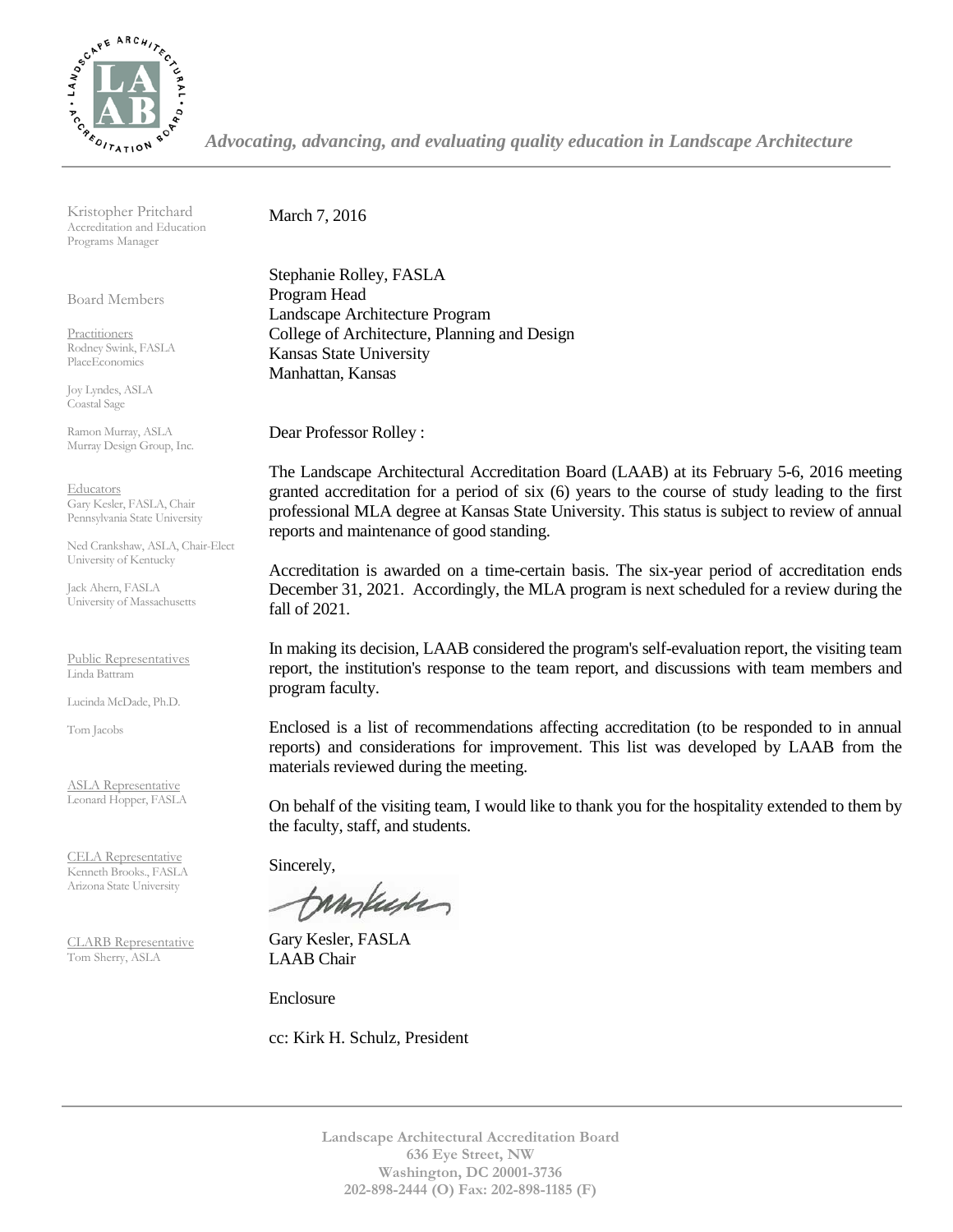# **Kansas State University MLA Program LAAB Meeting February 5-6, 2016**

## **SUMMARY OF RECOMMENDATIONS AND CONSIDERATIONS**

# **Recommendations Affecting Accreditation**

#### N/A

## **Considerations for Improvements**

- 1. Monitor student retention rates carefully should the current academic advisor be given additional advising responsibilities. Consider and discuss options for sharing administrative and advising resources such that it is possible to retain a dedicated academic advisor that specializes in the requirements of the MLA and RCP degrees to work on recruiting students in the first or second year, and advising students in the programs from their third year on (Standard 2).
- 2. To improve diversity and student recruitment outcomes, it is suggested that the faculty and students consider community service and outreach opportunities that will expose lower income and vulnerable population groups as well as ethnic and racially diverse groups to the field of landscape architecture (Standard 2).
- 3. In future reviews and evaluation of the curriculum, consider ways in which students can have greater flexibility to pursue minors and electives in outside areas of interest. Further, it is suggested that a review of post-professional MLA curricula from across the country be used as a context to consider the number and scope of electives for an advanced MLA degree. The team recognizes that the breadth and scholarly accomplishments of the faculty provides a strong basis for integrating a broad spectrum of issues and topics relevant to the profession into required coursework, but believes that offering students more opportunity to pursue outside areas of interest could inform their work on complex landscape architectural issues (Standard 3).
- 4. It is suggested that the upcoming curriculum review pay specific attention to the wellbeing of the faculty, administration and students to assure opportunities for professional development are factored into everyone's work load. This may require consideration of expanded responsibilities on the part of committee chairs or potentially identifying an associate/assistant department leadership position. Consideration should be given to shaping the curriculum outcome measures so that wellbeing and personal and professional development are included in the evaluation. This suggestion intends to assure long-term sustainability of the program in a continued environment of full community well-being. It is also suggested that a legacy planning be undertaken in the context of the mission statement and vision so that leadership can be mentored during future transitions (Standard 5).
- 5. Opportunities to work with the Center for Engagement and Community Development are one of the areas in which the Landscape Architecture department contributes community service. It would be beneficial to all parties if there were a structured approach to vetting potential community service projects that come through the